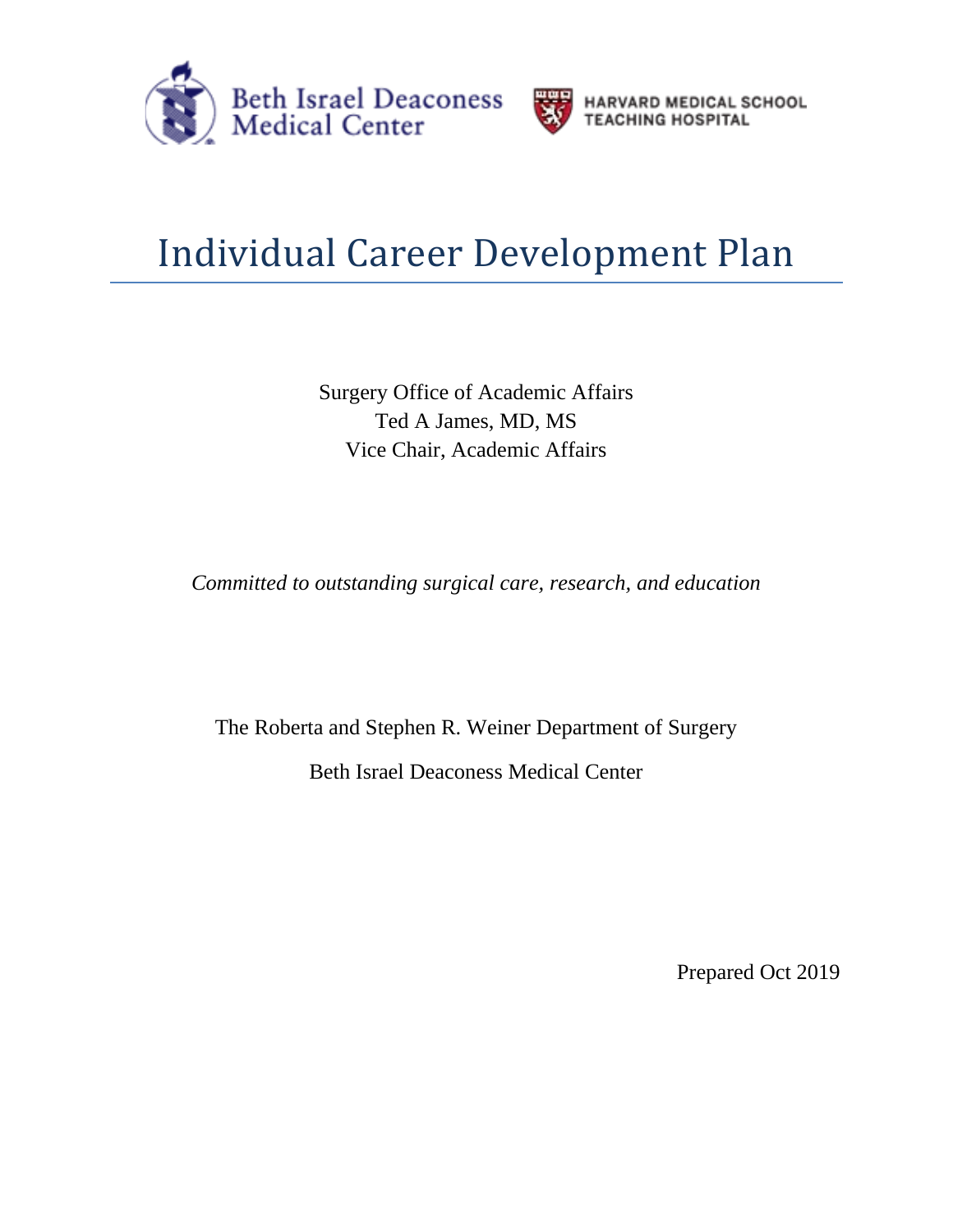## Table of Contents

- I. Objectives
- II. Personal Mission Statement
- III. Goal Setting
- IV. Action Steps
- V. Mentorship
- VI. Summary
- VII. Resource Page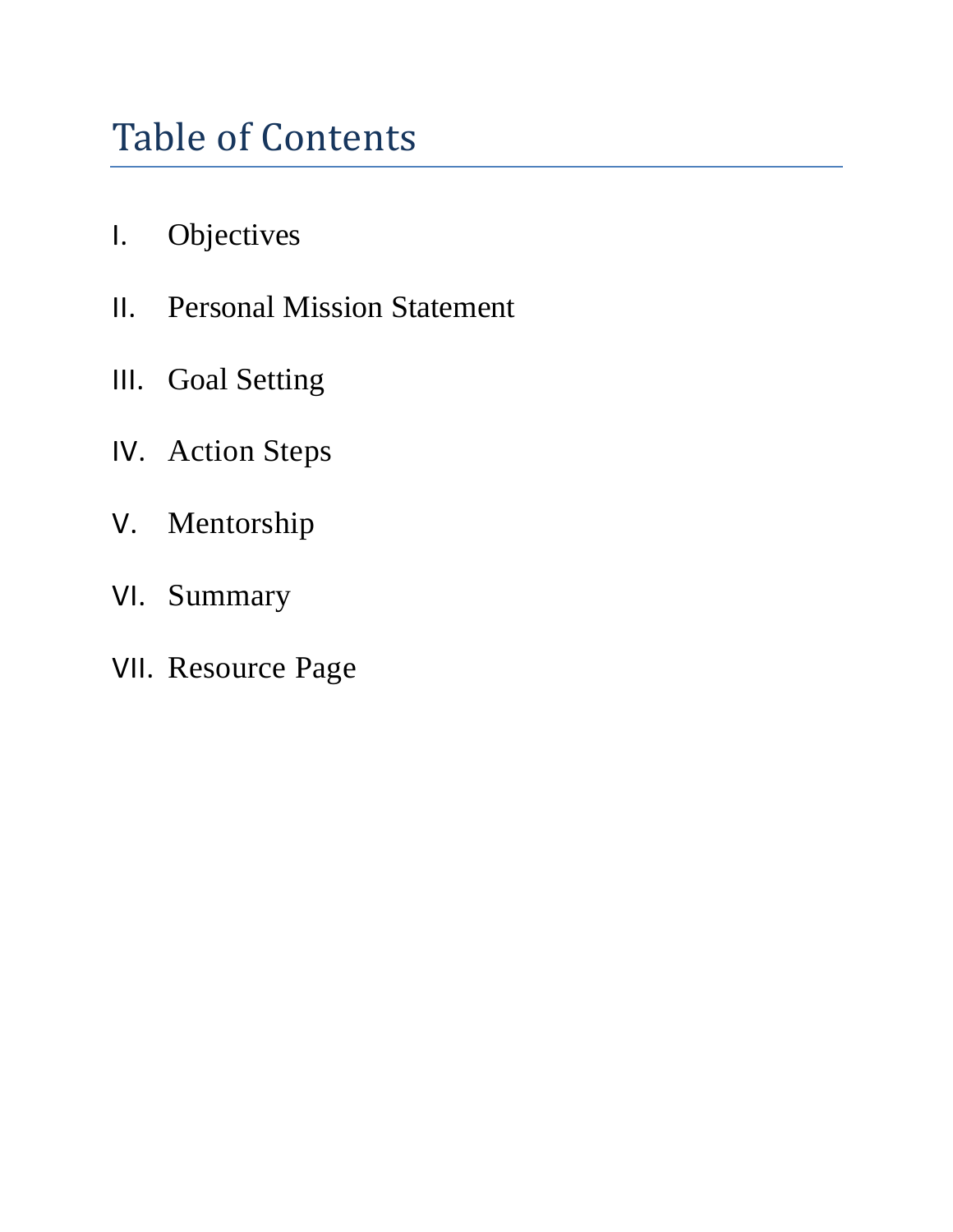### I. OBJECTIVES:

#### **The Individual Career Development Plan:**

- Provides a structured approach to short and long-term goal setting.
- Organizes your professional career development.
- Helps to optimize individual performance and growth.
- Allows you to achieve greater professional fulfillment.

The Individual Career Development Plan is a resource to help organize and focus your efforts in professional and personal development. Its primary purpose is to serve as a structure approach to reaching short- and long-term career goals and achieving greater professional fulfillment.

A personal professional development plan provides a roadmap and specific action steps for junior faculty to guide your academic career progression. Completing the guide sequentially will allow you to characterize your core values, identify professional competencies you want to develop, as well as direct activities and resources necessary to reach your goals.

Please feel free to contact Ted James, Vice Chair of Academic Affairs, for any questions about using this guide. As an extension of this guide, one-on-one career development coaching is also available upon request.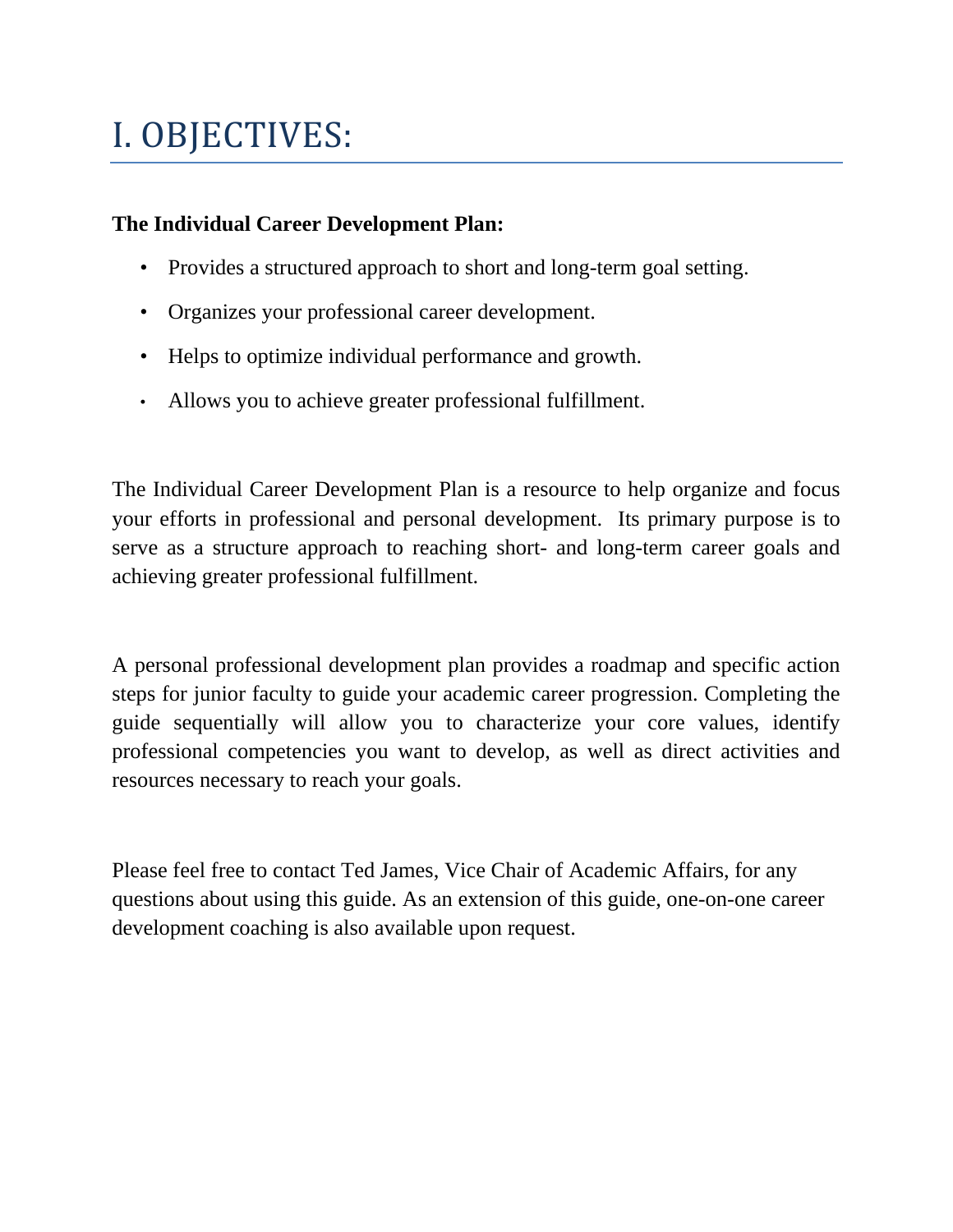### II. Personal Mission Statement Worksheet

The 1<sup>st</sup> step in your career plan is to create a personal mission statement. A personal mission statement serves as a roadmap to success and professional fulfillment. It can help you to set goals, guide decisions, and ensure your professional career path remains aligned with your personal values. The following questions will guide you through a framework of priority-setting and self-reflection. Be honest and thoughtful in your answers. This is for personal use only and does not need to be shared. You may benefit from revisiting these questions at least once a year. As you evolve and achieve your goals, your personal mission statement is bound to change.

1. What are 1-3 items that reflect my greatest priorities in life (i.e. what do you value, what matters most to you, what is your passion)?

 \_\_\_\_\_\_\_\_\_\_\_\_\_\_\_\_\_\_\_\_\_\_\_\_\_\_\_\_\_\_\_\_\_\_\_\_\_\_\_\_\_\_\_\_\_\_\_\_\_\_\_\_ \_\_\_\_\_\_\_\_\_\_\_\_\_\_\_\_\_\_\_\_\_\_\_\_\_\_\_\_\_\_\_\_\_\_\_\_\_\_\_\_\_\_\_\_\_\_\_\_\_\_\_\_ \_\_\_\_\_\_\_\_\_\_\_\_\_\_\_\_\_\_\_\_\_\_\_\_\_\_\_\_\_\_\_\_\_\_\_\_\_\_\_\_\_\_\_\_\_\_\_\_\_\_\_\_

2. What kind of legacy do I want to leave in life? (Years from now, what does the impact you've left behind look like)?

3. What would I like my life to look like in 10 years?

4. How am I allocating my time? (Assess your current personal and professional time commitments). Is my allocation of time aligned with my stated priorities?

5. If I could relive the past year, what would I spend more time doing? What would I spend less time doing? What changes do I need to make to help this happen this year?

6. What are my overarching lifetime goals? (You can select from any of the following: Clinical, Research, Teaching, Administrative, Service, Personal life).

7. What are my benchmarks? (Identify the knowledge, skills, behaviors, and milestones needed to accomplish your professional and personal goals)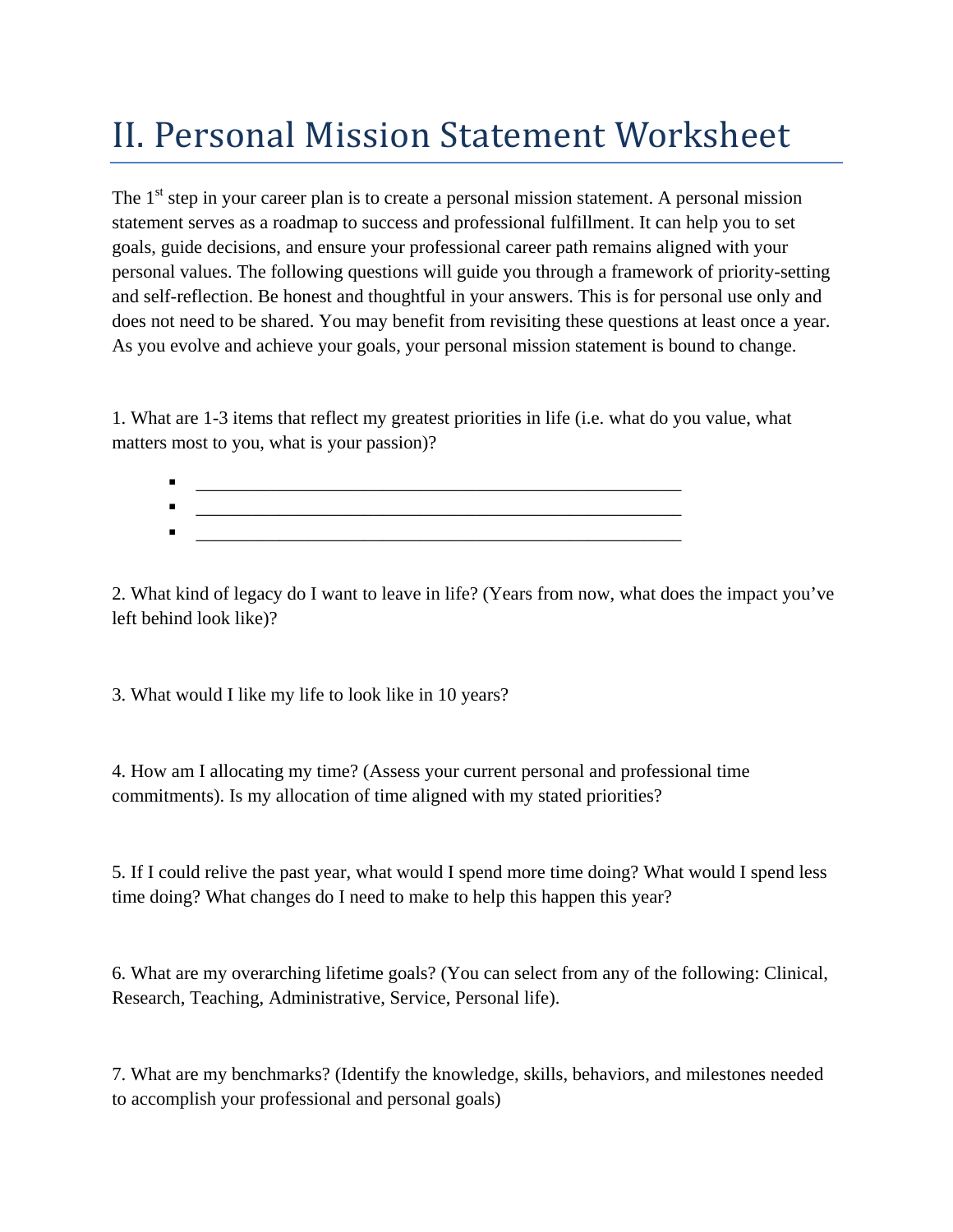#### **Personal Mission Statement Templates:**

A personal mission statement is meant to be simple, concise, yet depict all that you wish to achieve from your life and career. The templates and examples given below will help you further in writing your own mission statement.

- **To [what you want to do] by [how you'll do it] so that [what impact you hope to make].**
- **I value [one or multiple things you value] because [why it matters to you]. To do this, I will [how your professional path will align with these values].**
- **To use my [skills or expertise] to inspire/lead [group of people] so that [ultimate goal].**

#### **Examples:**

"To improve the lives of my patients by helping them face a difficult diagnosis with enthusiasm and courage"

"I want to serve the people. And I want every girl, every child to be educated" -- Malala Yousafzai, Nobel Prize laureate and activist

#### **Your Personal Mission Statement:**

#### **Recommended Reading**

- Using Your Personal Mission Statement to INSPIRE and Achieve Success: [https://www.academicpedsjnl.net/article/S1876-2859\(16\)30500-9/fulltext](https://www.academicpedsjnl.net/article/S1876-2859(16)30500-9/fulltext)
- Success That Lasts:<https://hbr.org/2004/02/success-that-lasts>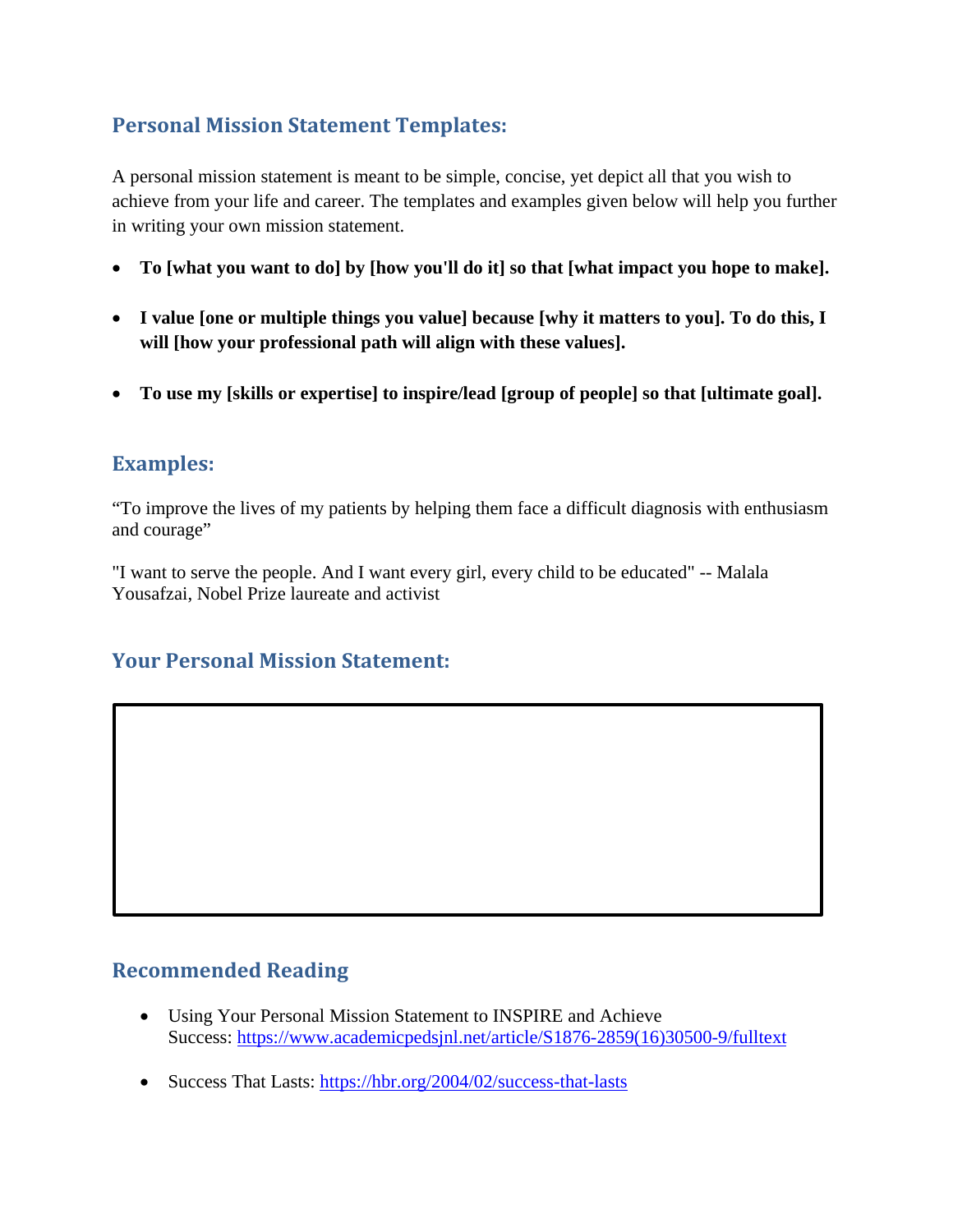### III. Goal Setting

Once you have developed your Personal Mission Statement, the next step is to prioritize your professional goals in context with the core values illustrated in your mission statement. Determining your career priorities provides direction and motivation. Follow these steps:

- 1. Indicate which career category below is high, medium, or low in priority based on your mission statement (**note: have no more than 3 high-priority categories**).
- 2. List your lifetime goal for each category (note: low priority categories do not have to have lofty goals; however, **aim high with high-priority categories**).
- 3. Set 3-5-year and then 1-year goals for each category. These goals should be important milestones for accomplishing your lifetime goal for the category (note: you may have the same goal for more than one time frame; however, for high-priority items, you should have separate goals for each time frame.

| <b>Career</b><br><b>Category</b>      | <b>Priority</b><br><b>Level</b><br>(H M L) | <b>Lifetime</b><br>goal | 3-5 year<br>goal | 1-year<br>goal |
|---------------------------------------|--------------------------------------------|-------------------------|------------------|----------------|
| <b>Clinical</b>                       |                                            |                         |                  |                |
| <b>Research</b>                       |                                            |                         |                  |                |
| <b>Teaching</b>                       |                                            |                         |                  |                |
| <b>Service</b>                        |                                            |                         |                  |                |
| Administrative/<br>Leadership         |                                            |                         |                  |                |
| <b>Personal</b><br><b>Development</b> |                                            |                         |                  |                |

#### **Recommended reading**

- Academic Goals in Surgery:<https://www.ncbi.nlm.nih.gov/pmc/articles/PMC3835482/>
- From Purpose to Impact:<https://hbr.org/2014/05/from-purpose-to-impact>
- Putting first things first:<https://www.franklincovey.com/the-7-habits/habit-3.html>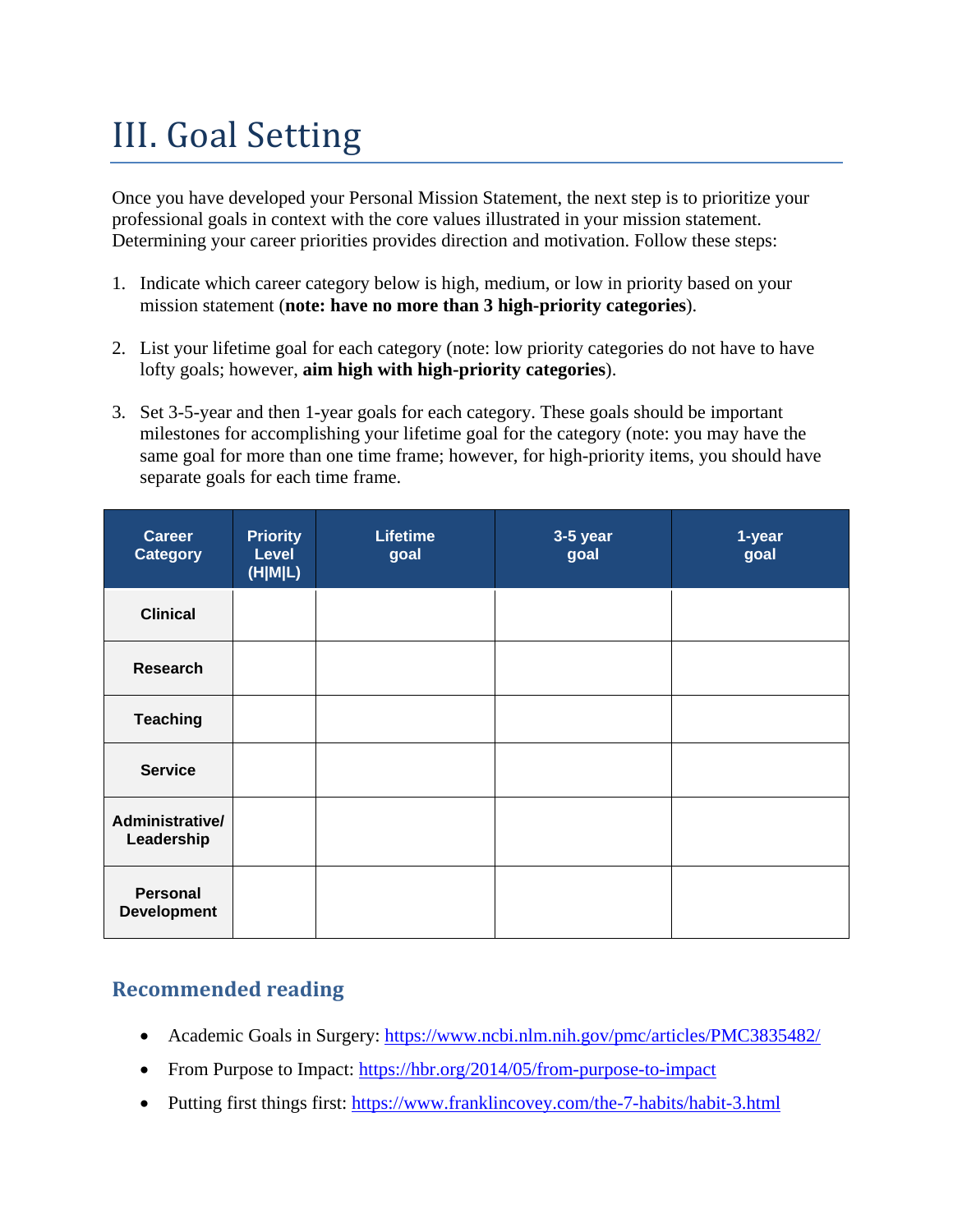### IV. Action Steps

Goals are only as effective as the action steps put into place to accomplish them.

- Using the 1-3 **high-priority lifetime career goals** determined in the preceding section, list the resources needed to achieve your goal(s) (e.g. mentorship, training, equipment, etc.).
- Identify any obstacles standing in your way (e.g. limited time, lack of funding, lack of experience, etc.).
- Finally, list the critical next steps required for reaching your goal(s). Next steps should focus on actions needed to accomplish your 1-year, 3-5-year, and lifetime goals - in that order.

Revisit and update your action steps as you progress towards your key goals. Goals may evolve and change overtime throughout your career. Remember, the most powerful goals are SMART: (Specific / Measurable / Achievable / Relevant / Time-Based).

| <b>Priority Career Goal(s)</b> |                                                                                                                      |  |
|--------------------------------|----------------------------------------------------------------------------------------------------------------------|--|
| 1.                             |                                                                                                                      |  |
|                                | 2. $\overline{\phantom{a}}$                                                                                          |  |
| 3.                             | <u> 2000 - 2000 - 2000 - 2000 - 2000 - 2000 - 2000 - 2000 - 2000 - 2000 - 2000 - 2000 - 2000 - 2000 - 2000 - 200</u> |  |
|                                |                                                                                                                      |  |
| <b>Resources:</b>              |                                                                                                                      |  |
|                                |                                                                                                                      |  |
|                                |                                                                                                                      |  |
| <b>Obstacles:</b>              |                                                                                                                      |  |
|                                |                                                                                                                      |  |
|                                |                                                                                                                      |  |
|                                |                                                                                                                      |  |
| <b>Next Steps:</b>             |                                                                                                                      |  |
|                                |                                                                                                                      |  |
|                                |                                                                                                                      |  |
|                                |                                                                                                                      |  |
|                                |                                                                                                                      |  |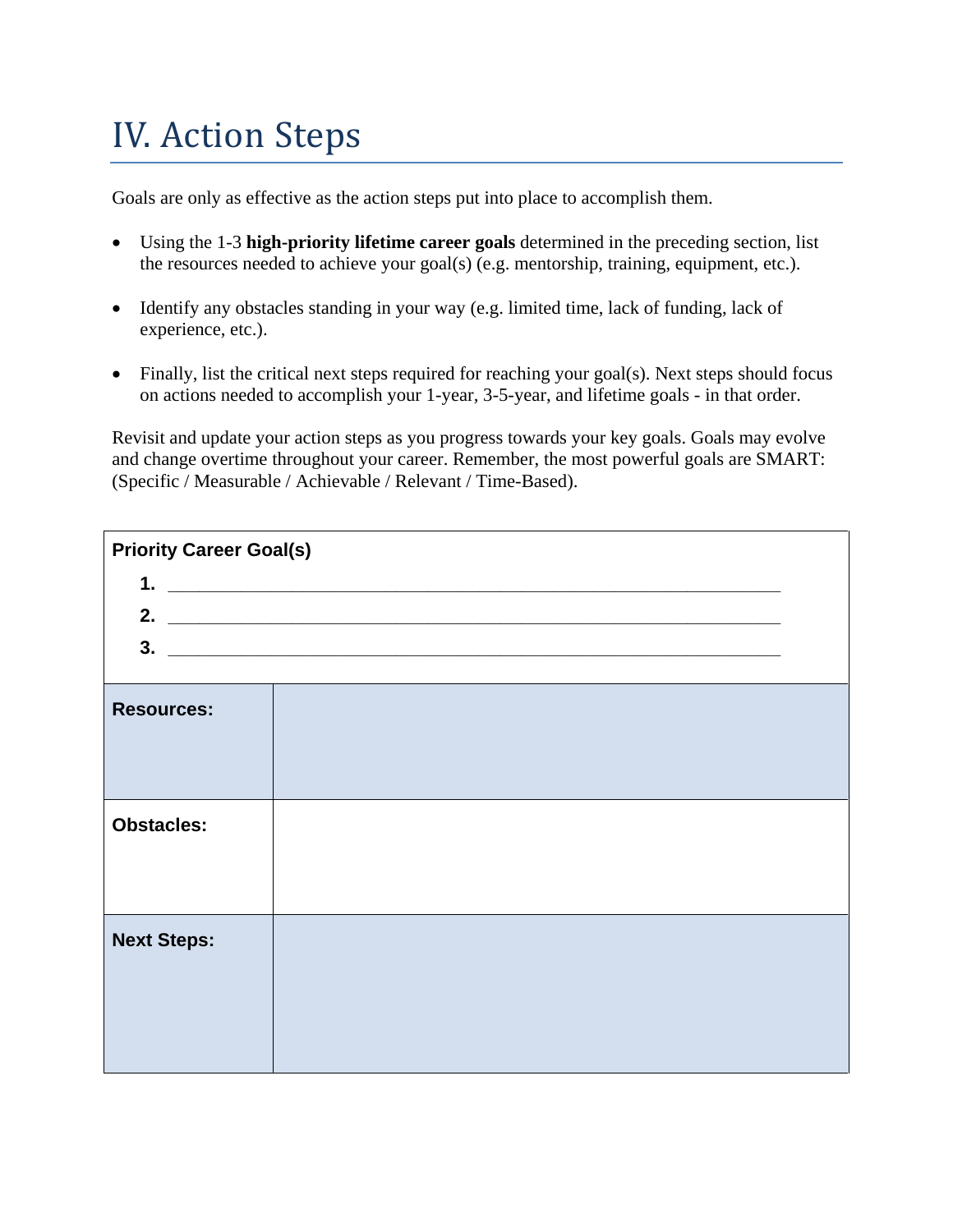# V. Mentorship

Receiving guidance and feedback is a critical aspect of professional development. Seek to identify mentors who can help you to reach your high-priority, lifetime career goals. Mentors can play key roles as advisors, counselors, coaches, and sponsors – which are all important for personal growth and career success. It often requires more than one person to serve in these roles. Creating a mentoring network that taps into the perspectives, experiences and insight of colleagues who have fulfilled one or more of the roles mentioned can provide you with a vital professional resource. Your mentoring network, or career advisory board, should include people you trust, and who can inspire and encourage you to accomplish great things.

#### **Notes on building a mentoring network:**

- One person may fill more than one role (but certainly not all the roles)
- You may seek colleagues from beyond your department or institution
- At different stages of your career your professional team will vary based on need
- Remember to pay it forward by mentoring others

List the people you consider candidates for these individual roles. Consider inviting them, one at a time, for coffee. Ask if they are willing to touch base with you periodically about professional interests, or serve as a sounding board. Decide together how often to meet. In preparation for these meetings, review the following questions ahead of time and be prepared to discuss your responses with your mentor:

- 1. What are my key career goals at this time?
- 2. What success have I made toward my goals?
- 3. What challenges remain obstacles to achieving my goals?
- 4. What do I need from my mentor to help me make progress?

#### **Recommended Reading**

- Mentoring Surgeons in Private and Academic Surgery:<https://jamanetwork.com/journals/jamasurgery/fullarticle/508661>
- Coaching and Mentoring Modern Surgeons: [http://bulletin.facs.org/2014/08/coaching](http://bulletin.facs.org/2014/08/coaching-and-mentoring-modern-surgeons/)[and-mentoring-modern-surgeons/](http://bulletin.facs.org/2014/08/coaching-and-mentoring-modern-surgeons/)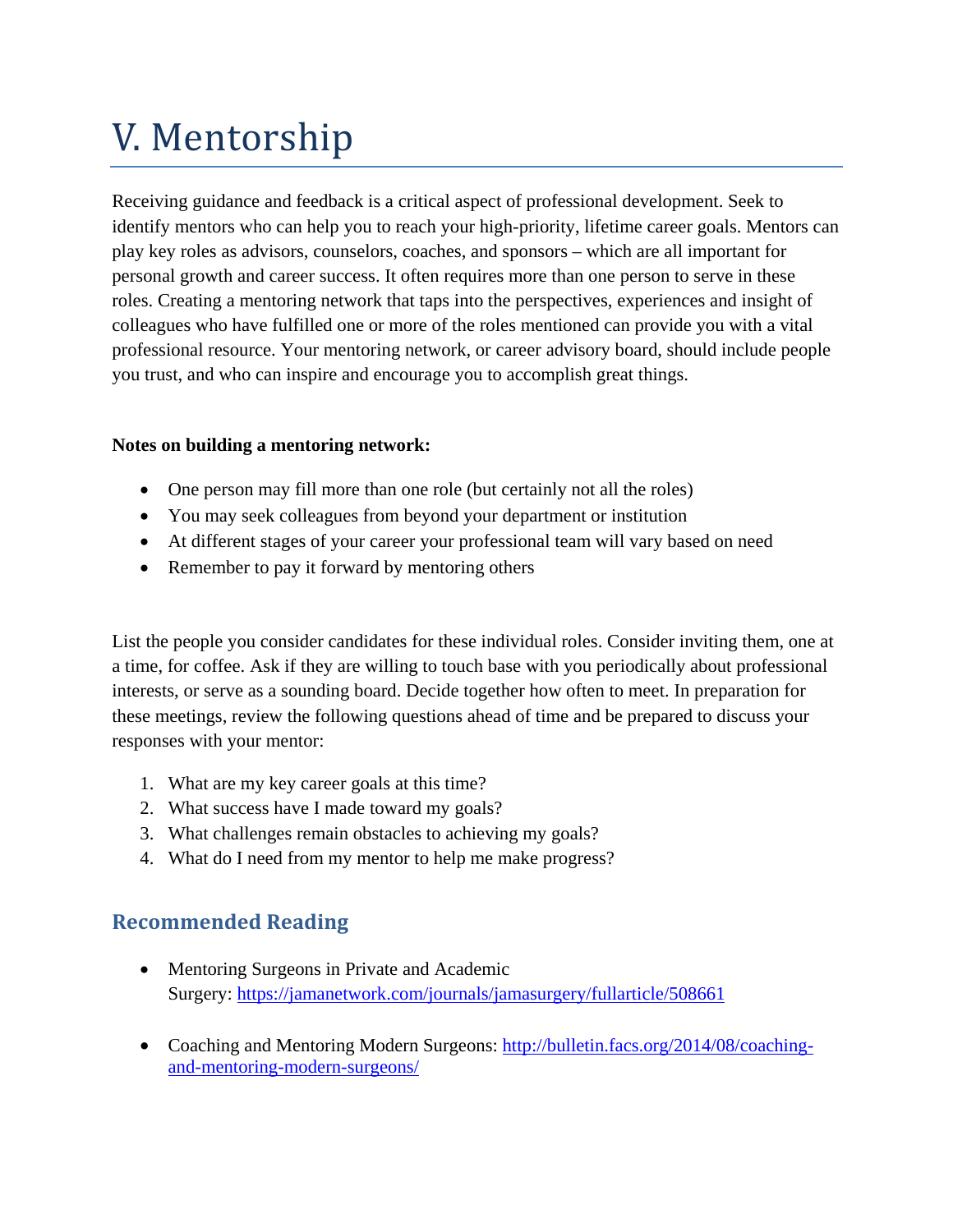### VI. Summary:

### Ten Tips for Getting Started in Your Academic Surgery Career

- 1. Within 3-months of your appointment to the faculty position review expectations with your chief. Be sure your expectations and those of your chief are reasonably aligned.
- 2. Develop an overarching Personal Mission Statement (see guide provided).
- 3. Develop annual goals and 3-5-year career goals related to any of the following areas: clinical, research, teaching, administration, service, or personal development.
- 4. Set SMART objectives— specific, measureable, achievable, relevant and time-specific. Be sure to identify appropriate metrics and benchmarks for each of your goals.
- 5. Create a professional development plan with your chief. Lifelong learning and growth are vital.
- 6. Identify mentors this can be more than one person (i.e. different mentors for different professional goals).
- 7. Be prepared to complete the department of surgery annual faculty survey summarizing your progress. This document should be shared with your chief during your annual review and with your mentor(s).
- 8. Take the opportunity to solicit feedback and act on the feedback received.
- 9. Acknowledge changes in expectations and goals by you and/or your Chief.
- 10. Be familiar with departmental resources in Academic Affairs as well as the Harvard Medical School criteria for promotion.

Please regard these ten tips as an invitation to partner with your department chair, vice chairs, chief and mentors on the development of your career. Let us know your thoughts and questions!